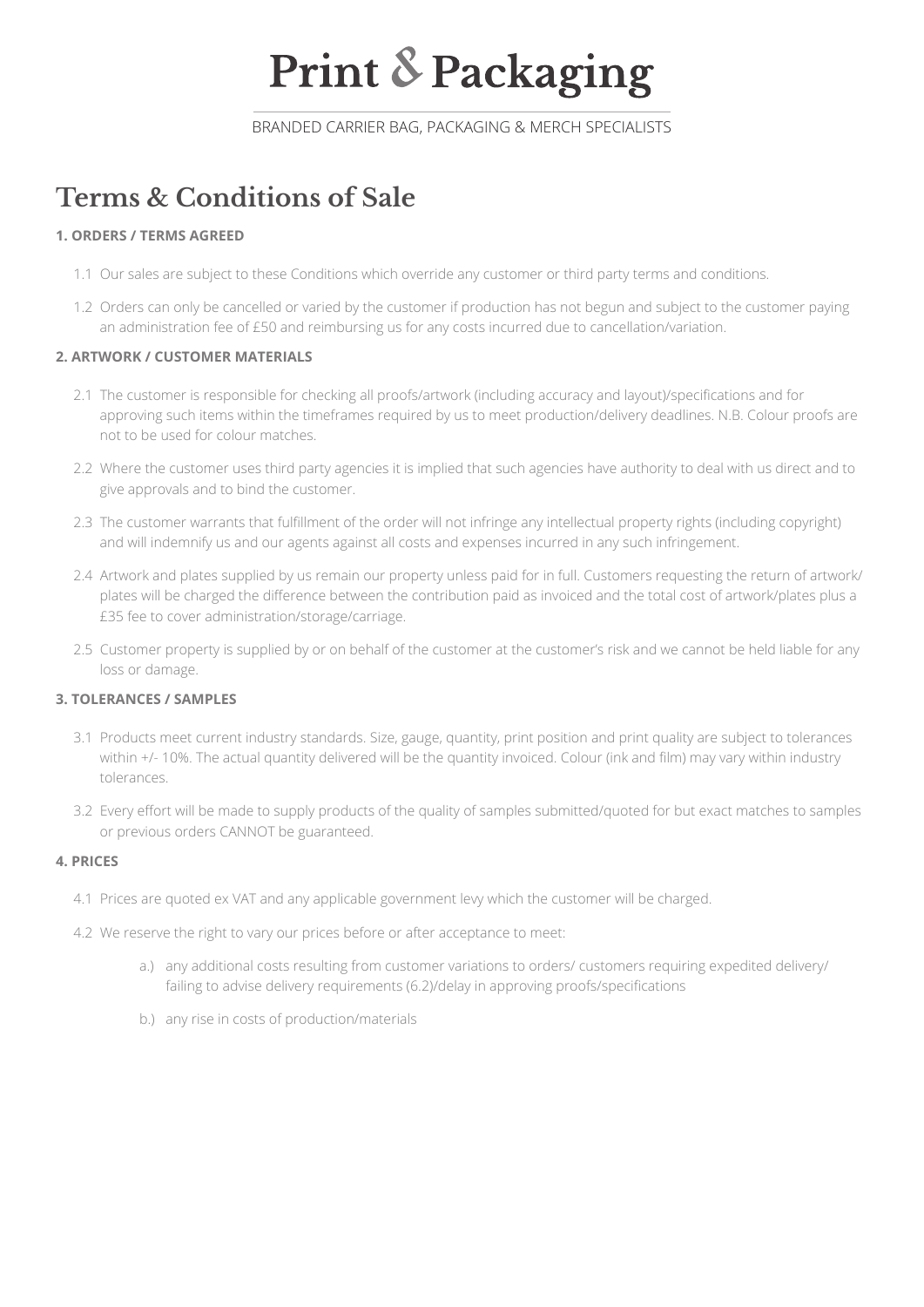# **Print & Packaging**

# BRANDED CARRIER BAG, PACKAGING & MERCH SPECIALISTS

#### **5. PAYMENT**

- 5.1 Our terms are strictly Pro forma payment in full, without any deductions/set off/liens. Most debit/credit cards are accepted subject to a 2.5% surcharge.
- 5.2 With late payment, we reserve the right to:
	- a.) charge interest at a rate of 8% from the due date and recover court fees and reasonable costs
	- b.) take payment without prior notice from a debit/credit card given at time of order or previous orders plus 2.5% charge
- 5.3 With installment deliveries, we are entitled to invoice each installment on delivery and payment is due not with standing non-delivery of other installments. Default by the customer in paying installments will cause the whole balance of the order to be payable.

#### **6. DELIVERY**

- 6.1 Delivery times are approximate and start from approval of proofs and all order details. We reserve the right to deliver in installments if it is more practical to do so and failure to deliver one installment does not give rise to a right to reject other deliveries.
- 6.2 The customer is responsible for:
	- a.) giving clear delivery instructions for taking delivery (times and restrictions) / unloading as required by health and safety / carriers (failure to do so may result in extra charges)
	- b.) checking goods on delivery for shortfall / damage and signing for them as damaged or not checked if it is impractical to check them
	- c.) notifying us immediately of any non-delivery or obvious shortfall / damage on delivery
- 6.3 We will not be liable for the acts or omissions of any couriers / carriers. (The contracted job of all carriers is only to deliver to the door and they cannot leave their vehicle unattended).

#### **7. RISK / PROPERTY**

- 7.1 Risk on all goods passes on delivery.
- 7.2 With non-branded / non-personalised goods, title to the goods will not pass until all sums due to us from the customer are paid in cleared funds.

#### **8. COMPLAINTS / LIABILITY**

- 8.1 Complaints will not be entertained unless:
	- a.) otified to us in accordance with 6.2 (delivery) and for other claims, in writing within 14 days of delivery
	- b.) goods are signed for as damaged / shortfall or, if not checked, as condition not checked
	- c.) substantiated including by producing damaged/faulty samples and allowing our representatives to visit to check goods
- 8.2 If a claim is validly made and substantiated then we will replace the goods supplied or, at our sole discretion, give a credit towards the price of the goods. The customer must make the goods available for collection if we so require.